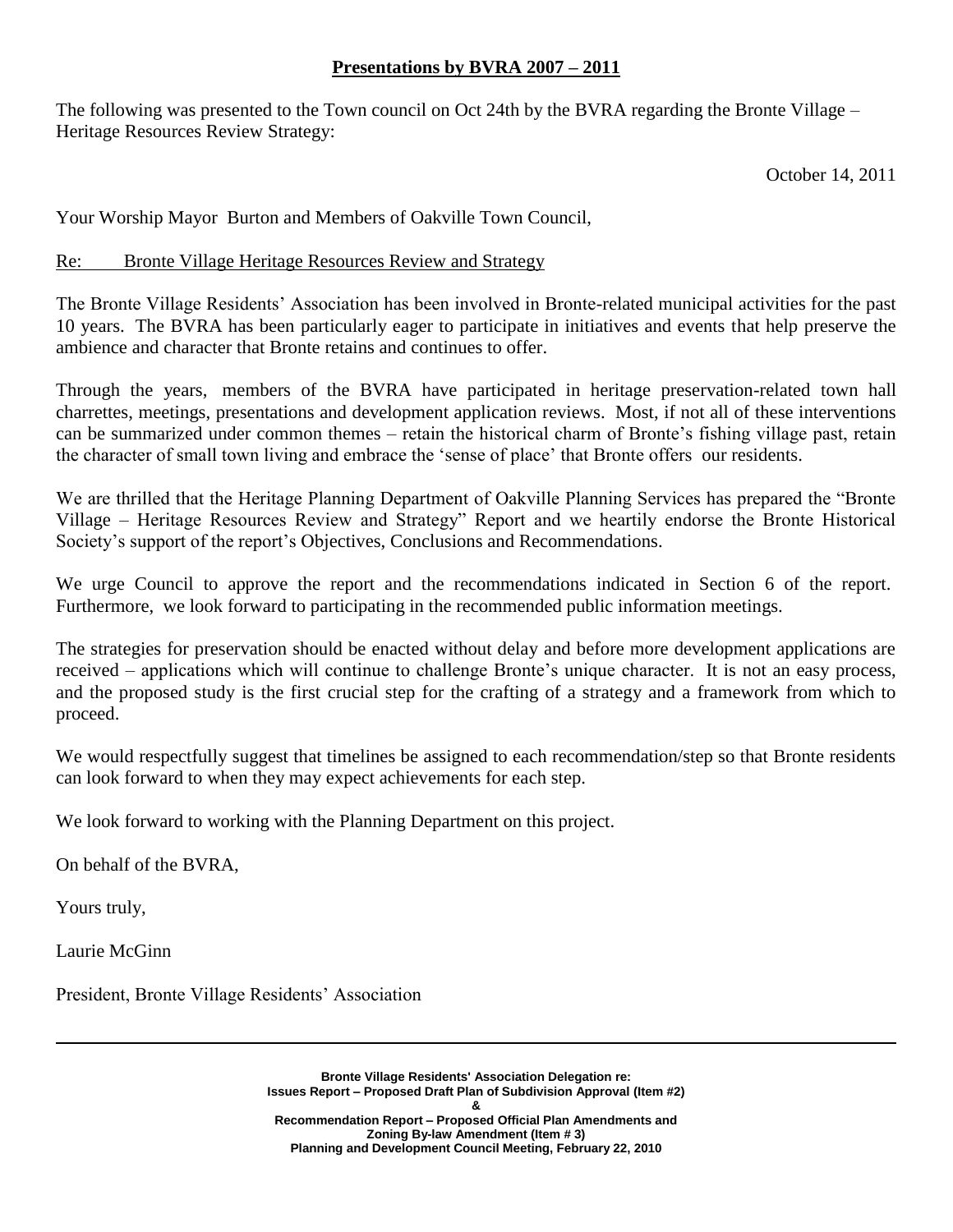Thank you, and good evening Your Worship, Councillors, ladies and gentlemen.

My name is John McMullen. On behalf of the Bronte Village Residents' Association, I am pleased to submit our comments regarding items #2 & #3 on your agenda; namely, the Issues Report – Proposed Draft Plan of Subdivision Approval, and the Recommendation Report – Proposed Official Plan Amendments and Zoning By-law Amendment, both of which relate to the Employment lands at Rebecca, Great Lakes and Burloak and the so-called "teardrop."

As you fully appreciate, the two items are inextricably linked. The Draft Plan of Subdivision is contingent upon OMB approval of the Proposed Official Plan Amendments and Zoning By-law Amendment. Therefore, with your indulgence, I would first like to address item #3, the Amendments.

I will start by commending Planning and Development staff, and in particular Mr. David Capper, for the well-reasoned and supported arguments contained in the Recommendation report. BVRA fully and emphatically endorses staff's recommendation that the applicant's proposed retail and commercial complex be refused. In the interest of time, I will not belabour the many concerns raised by staff and in previous community delegations by both the BVRA and others, including traffic and pedestrian safety, increased vehicular traffic on Rebecca Street, and site design and buffering of the adjacent residential area, as well as considerations with respect to existing commercial establishments and corresponding market demand and unwarranted competition.

Every bit an issue, we submit, is the proposed conversion of valuable employment lands to low-grade uses, a move - were it to happen - that is not in keeping with the Town's intended zoning of this land and Livable Oakville. The BVRA recommended against this proposal in its letter of October 23, 2009. We pointed out at that time that the proposed shopping centre would be an egregious waste of employment lands – lands that could be put to far better use by pursuing remunerative live/work opportunities that would benefit the local community.

Again, we support staff's conclusions and their recommendation that the proposed amendments be refused.

Turning to Item #2, we have a number of comments and suggestions regarding the Proposed Draft Plan of Subdivision.

We reiterate the recommendation, made earlier by the BVRA and by others, that the stormwater management pond identified as Block 4 on the Site Plan be relocated to the southern portion of Block 1, adjacent to Rebecca Street , and in the area of the proposed retail complex. Residents on the south side of Rebecca and in the new Lakeshore Woods development are concerned with any commercial development immediately across the road and the ramifications this would have. And rightfully so.

We suggest that maintaining the existing stand of mature cedars and locating the SWMP in this area, and as an extension of the protected woodlot in Block 3 that is proposed to be deeded to the Town, would be a logical alternative. It would represent good planning practices, providing an effective, natural buffer between residential properties to the south of Rebecca and employment lands to the north.

Furthermore, I would be remiss if I did not draw your attention to the mature bur oaks that are to be found on this property, on the east side of Burloak north of Rebecca, and the row of trees running east-west through the middle of the property. We urge that the Town ensures that the Applicant is fully aware of what constitutes "Town trees" and requests the Applicant to preserve other trees as and where possible in the site plan.

However, I again come back to the current Employment designation of the lands in question. I do not need to remind you of the relevant definitions and policy objectives contained in the Growth Plan and Livable Oakville. That said, the BVRA respectfully urges that the Town of Oakville adhere to its stated intent and use of these lands. We endorse the objective to find suitable clients in the "Life Sciences, Advanced Manufacturing, Professional and Financial Services" and like businesses – and their corresponding high-knowledge employment opportunities – as identified in Ms. Clohecy's memo of February 3 rd .

This brings to mind the recent announcement concerning Solar Semiconductor's decision to locate in Oakville . Working as I do in the green technology sector, I congratulate you on this coup. And of course, we look forward to this business being located in the Great Lakes Business Park.

However, Solar Semiconductor is but one example of leading-edge organizations, whether they be in renewable energy, biotechnology, life sciences or other growth sectors, that we should strive to attract to Oakville, businesses that will offer high-value employment opportunities to residents and likewise make optimum use of what employment lands remain.

On behalf of the BVRA, thank you for the opportunity to offer our comments and recommendations this evening.

John McMullen BVRA Board February 22, 2010

January 11, 2009

Mayor Rob Burton Town of Oakville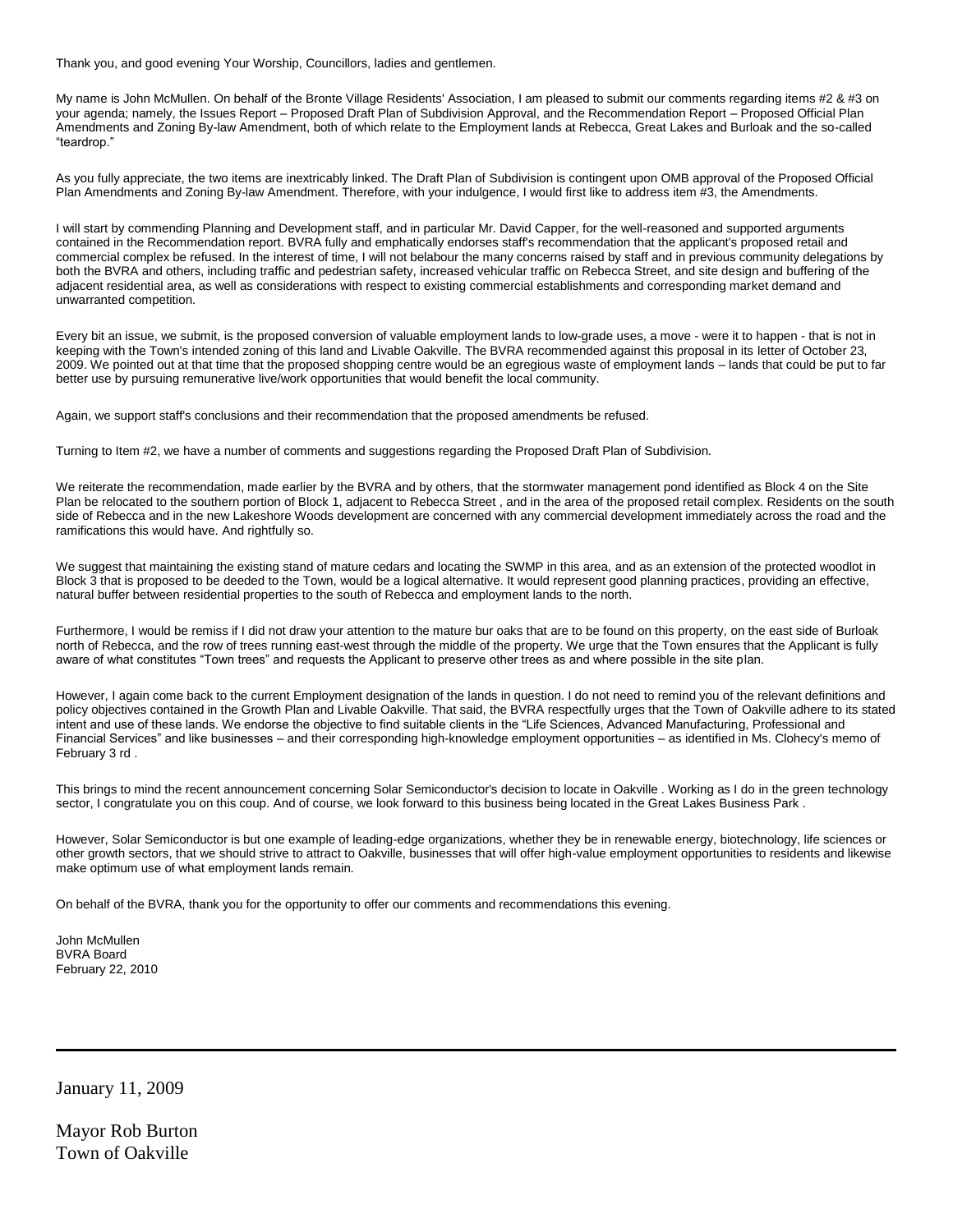1225 Trafalgar Road Oakville, Ontario L6J 5A1

Your Worship Mayor Burton,

# **RE: Palm Place /Ashford Terrace**

As you are aware, the development application for 3 eight storey condo complexes on the former "Shell House" lands on the shores of Lake Ontario in Bronte, was a highly controversial and publicly opposed application which the community fought hard against. This included an Ontario Municipal Board appeal – partnering with the Town, Council and Halton Conservation Authority.

Our understanding is that the Ashford Terrace development has had condos for sale within the provisions of the OMB approved site plan for approximately 2 years. It is further our understanding that the owner has stopped selling the condos ( *Oakville Beaver, Dec.8, 2009* ) but it is unknown what the owner's future intentions are for the property.

The purpose of this letter is three-fold.

- 1. To respectfully advise you that our Association remains highly interested in the final outcome of this project and we hold the same position we have for the past 7 years – the same position as:
	- 1. the former Town Planning Director, Mr. Peter Cheatley,
	- 2. our community members,
	- 3. the Halton Conservation Authority,
	- 4. the Royal Commission on Waterfront Regeneration,
	- 5. Mr. Martin Rendl, Planner;
	- 6. Mr. Frank Lewinberg, Town of Oakville Planning Expert; and
	- 7. Oakville Town Council.

## **Namely, that the entire "Shell House Lands" property should remain undeveloped, as parkland and designated as significant wildlife habitat for migratory birds.**

In light of the owner's inability or unwillingness to move this project forward (for whatever reason), we seek your leadership in determining if there is any opportunity for the three levels of government to purchase the property to fulfill its rightful best land use for future generations.

- 2. Should the land owner be seeking alternative site plan development in a configuration that is other than what has been approved through the OMB, we strongly suggest that no 'deals' be made what-so-ever. Any and all requests for variation to the current site plan must be made available for public input and comment.
- 3. We formally request that any and all correspondence and discussion regarding any change in site plan proposal, minor variance and/or possible zoning amendment be brought to the attention of the Bronte Village Residents Association in a timely manner.

As you know, Your Worship, information about the parkland dedication related to this property greatly affected the outcome of the development approval through the Ontario Municipal Board. Information, the community was not aware of. We do not wish this to happen again. The community fought to the bitter end on this development proposal, but what was approved was a less-than-desirable block of 8 storey condos on the waterfront. We know you are very committed to community consultation and we hope there will no be further alterations to the project that we are not made aware of and do not have the opportunity to be consulted upon.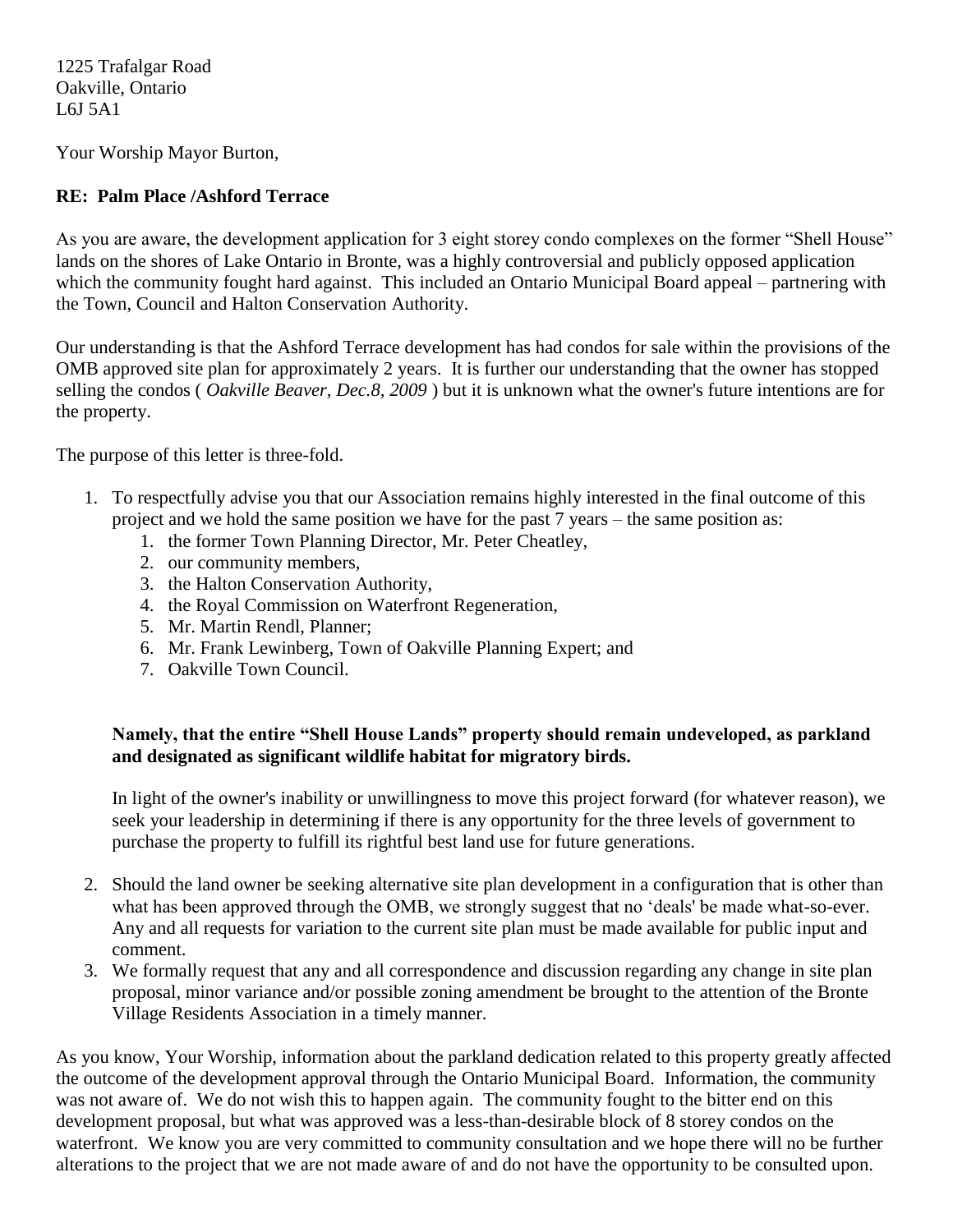We would be pleased to meet with you or your planning staff to discuss this matter further.

Yours very truly,

# *A Brian Miller*

Brian Miller President Bronte Village Residents' Association

c.c. Halton Conservation Authority

#### **Presentation to Planning and Development Council Meeting Monday November 9, 2009**

**Proposed Zoning By-Law Amendment 2441 Lakeshore Road West - Bronte Village Mall** 

#### **Presentation on behalf of Bronte Village Residents' Association John McMullen**

Your Worship, Members of Planning and Development Council, Ladies and Gentlemen.

I am here tonight representing the Bronte Village Residents' Association. My name is John McMullen.

The BVRA is a grass-roots association of concerned Bronte residents. The BVRA's mandate is to protect the village character of Bronte, to promote community spirit, and to advocate for appropriate and sustainable planning and development in Bronte.

We have been involved in many aspects of Bronte planning, frequently providing comments, participating in consultations on development applications, and conveying residents' opinion s on the planning process. We have been involved in the development of the new Official Plan and have promoted awareness of municipal level planning issues among our members.

One such matter is the proposed redevelopment of the Bronte Village Mall. We have followed the evolution of this proposal with great interest for it serves to have a significant bearing upon the Village and its residents.

At the outset, allow me to emphasize that we are not opposed to development – or in this instance, redevelopment. A community cannot and should not stand still. Redevelopment is inevitable, necessary, and good - - provided it is carried out in a thoughtful manner that takes into account the interests and opinions of all stakeholders, residents included.

With that in mind, we wanted to apprise you of three initiatives that the BVRA has undertaken with respect to the proposed redevelopment of the Bronte Village Mall.

First, and based on earlier information sessions and considerable deliberation by the Board, a set of well thought out questions that address various aspects of the project have been drafted. I have copies of these for your reference, and should time allow, I would be glad to quickly read these.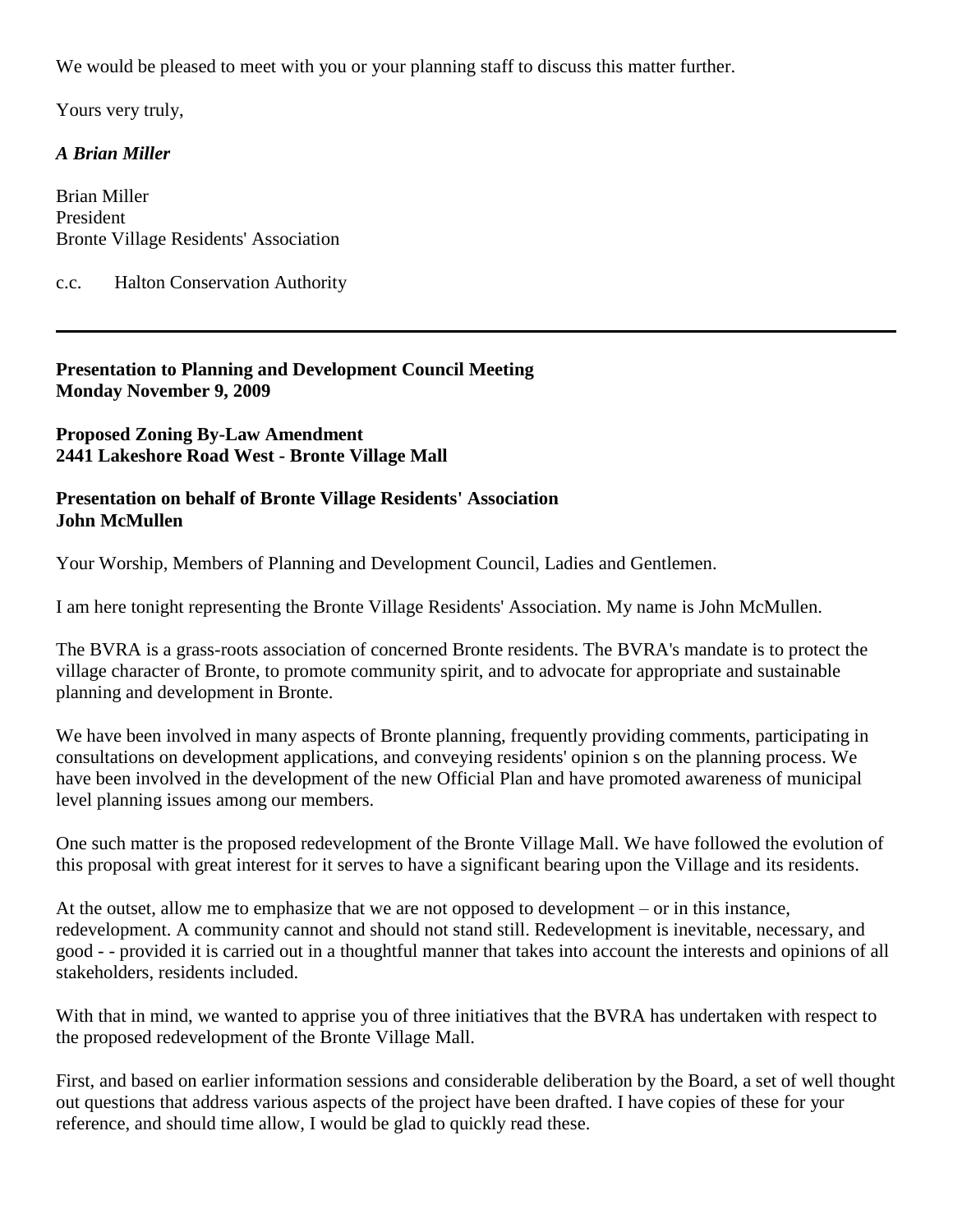Second, we have just now carried out a short survey of members, asking them for their opinions about the project and certain issues that had earlier been identified. I wish to emphasize that this survey was carried out in recent days and, in part, in preparation for this meeting and a later meeting I will describe shortly. Responses are still coming in, and therefore we prefer to regard it as a work in progress at this stage.

In brief, we asked whether individuals agreed or disagreed with certain aspects of the proposal, such as the commercial viability of proposed retail space, the overall mixed use development, the height of the tower, configuration of condos on Sovereign Street , acceptability of projected traffic, and other matters. We then asked if, overall, they supported the proposed redevelopment, and to then explain their yes or no answer. And finally we asked for any other comments the respondent cared to offer.

At this stage, I propose to only touch on top line survey results. More detail can be provided at a later date, once we have received all responses and had time to properly analyze the findings.

The slight majority favour the overall concept of the proposed redevelopment. Furthermore, roughly two-thirds agree with the commercial viability of the proposed retail space, and with the mixed-use concept. That said, 75% do not agree with the height of the proposed signature tower, and nearly the same percentage are concerned with projected traffic. With regard to the condos on Sovereign Street , opinions are split 50/50.

The third initiative that I wished to advise you of is a planned meeting, hosted by the BVRA, for our members and others, and with the developer. We will submit the previously mentioned set of questions to the developer and ask that they respond to these. We wish to point out that the developer has agreed to this meeting. The date and location, however, has as yet to be decided.

In closing, we wish to reiterate that the BVRA and its members are not opposed to development, or in this case specifically, to redevelopment of the Mall per se. Once again, our mandate – and the interests of residents – is to protect the village character of Bronte, to promote community spirit, to advocate for appropriate and sustainable planning and development, and to advocate for municipal planning and development policies that support the interests of our membership.

And again, it is our objective and desire – as we are sure it is yours - to ensure that redevelopment such as proposed is carried out in a careful and thoughtful manner, one that allows for consultation with concerned stakeholders and that affords the opportunity for input and addressing concerns constructively. The end product will be all the better for this collaborative approach.

Thank you.

The following letter was sent to the town with the BVRAs concerns regarding the proposed development at the corner of Burloak and Rebecca Streets .

**Mr. David Capper Senior Planner Town of Oakville Oakville , ON**

**23 October 2009**

**Dear Mr. Capper:**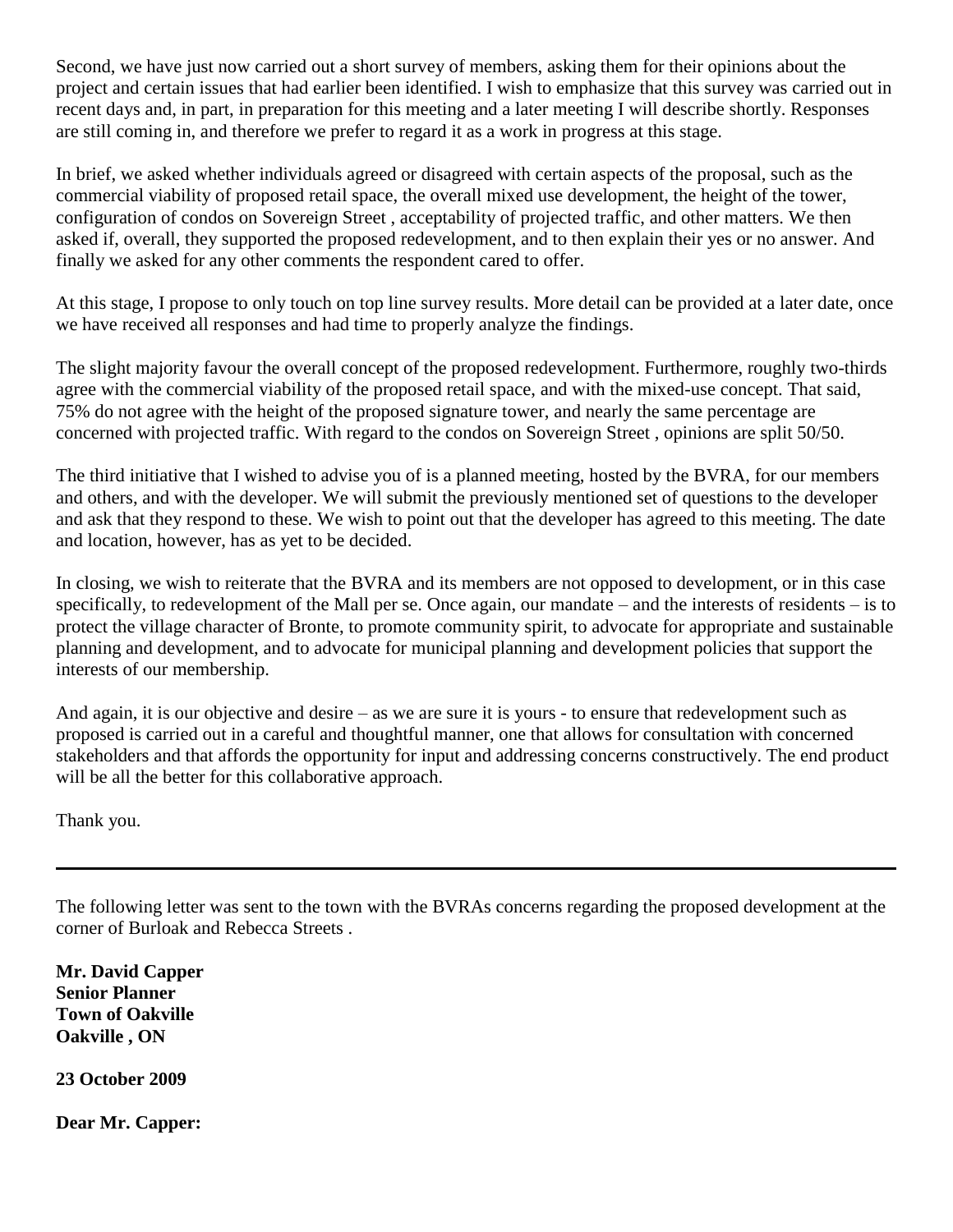## **File # 24T-09002/1635**

On behalf of the Board of the Bronte Village Residents' Association, I am pleased to submit our comments regarding the above application for your consideration. These comments were approved at our Board meeting of October 23. As is our custom, the comments will be posted to our website with a request to our membership to provide any dissenting or additional comments back to the Board with a copy to you – or vice versa, at their discretion.

Our comments are as follows:

- The original intent of the Secondary Plan was to secure this land for high-grade employment enterprises, capable of generating salaries that would allow the employees to live in Oakville as well as to work here. We are therefore strongly opposed to yet another shopping centre on Block 1, on the grounds that it represents a conversion from the intended employment zoning, and thus a low-grade use of this valuable employment land which thereby does not support a " Livable Oakville ".
- We would further point out that the local residential neighbourhood is already ringed with several large and comprehensive shopping centres, both in Bronte and in Burlington , as well as smaller, neighbourhood commercial centres. It is our opinion that neighbouring Bronte and Burlington residents have no substantive shopping needs which are unmet by currently available, convenient facilities.
- We note that the shopping centre plan includes a waste storage facility backing on to Rebecca. With existing residential properties located directly across the road from this location, and bearing in mind that ICI garbage collections are typically made late-night or early-morning, and the associated racket of clanging steel and back-up beepers, we find this positioning particularly thoughtless. Whatever uses are finally approved for this property, Site Planning must ensure that garbage handling and truck deliveries are kept as distant from existing residential areas as physically possible.
- Whatever development is finally approved, we would recommend that the Applicant be requested to relocate the SWMP facility (Block 3) to the southerly perimeter of the property. We submit this shift will represent good planning practices, in that it will provide a worthwhile, natural separation between the residential properties on the south side of Rebecca, and the employment lands to the north. In support of this recommendation, we would point out that the Regional Water Treatment Plant on the east side of Great Lakes Blvd. currently provides an excellent, naturalized (substantial berms and well treed) separation between the residential areas to the south and the employment lands to the north.
- A healthy planting of mature cedars currently exists along the north side of Rebecca. We ask that the Applicant be encouraged to preserve and incorporate this hedgerow as part of the SWMP block relocated as described above.
- Whatever the final development, we question the advisability of providing direct access from this block to Rebecca. The latter is already an extremely busy thoroughfare, particularly during morning and evening rush hours, and there is still considerable new residential density yet to be completed both in Lakeshore Woods and the three towers of Palm Place . The contemplated re-vitalization of the Bronte Mall is also anticipated to greatly exacerbate the current rush-hour congestion at the intersection of Rebecca and Bronte Road . We recommend that access points to the subject property be limited to Burloak Drive and to Great Lakes.
- A row of mature bur oaks have graced the east side of Burloak Drive, north of Rebecca for many years. It would appear that the majority of these trees are sufficiently close to the right-of-way to be classified as "Town trees". In deference to the name of the adjacent road ( Burloak Drive ), we submit that all these plantings be preserved as "Town trees", with additional plantings undertaken where necessary to close gaps.
- Likewise, a row of some six, mature bur oaks extends in an east-west direction across the property. We request that the Applicant be encouraged to preserve these trees as and where possible as part of the site plan development.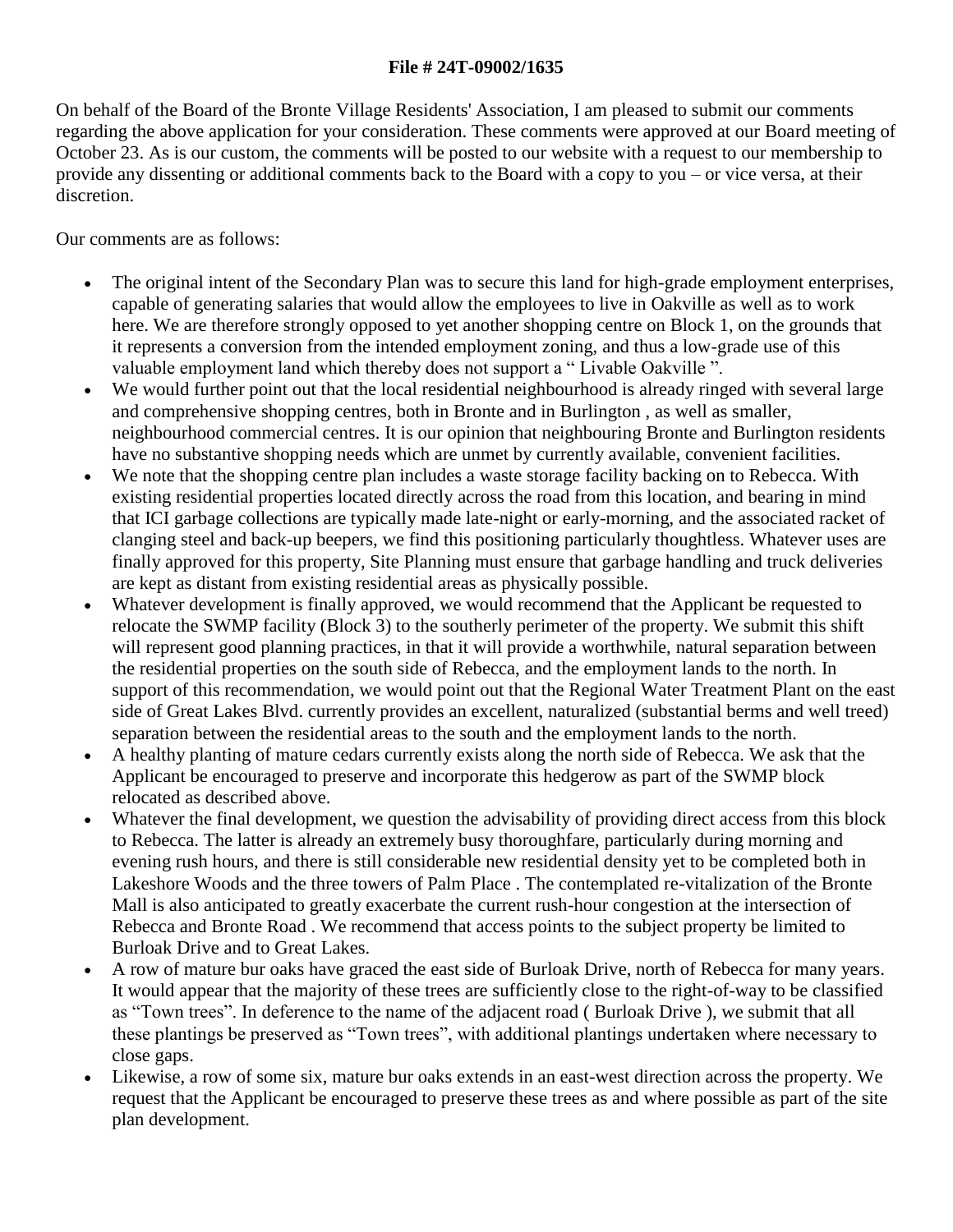We thank you for this opportunity to comment on this application, and would be most obliged if you would ensure that the Bronte Village Residents Association is included on the official notification list for any future public meetings regarding the development of this property.

Further, by copy of this letter to His Worship Mayor Burton and Councillors Johnston and Robinson, we wish to register our sincere disappointment regarding the apparent lack of any over-all economic strategy for the development of these valuable employment lands. Firstly, as noted above, we are strongly opposed to the conversion of the subject property from employment to retail. Secondly – and of even greater concern - we are now starting to see piece-meal development of the valuable employment lands to the **east** of Great Lakes, with apparently no strategy or forethought for encouraging or attracting anything more economically valuable to the Town's economy than yet another Tim Horton's and yet another truck rental operation. We would like to meet with our local Councillors at their earliest convenience to understand what can be done to lift Bronte into a higher economic stratum than simply fast food outlets and warehouses.

Yours sincerely,

Mike Lansdown, Secretary, Bronte Village Residents' Association

CC: Mayor Rob Burton Councillor Johnston Councillor Robinson

Brian Miller the BVRA present recently sent this email:

**From:** Brian Miller [mailto:bmiller@millergardiner.com]

**Sent:** Tuesday, March 31, 2009 12:47 PM

**To:** mayorjackson@burlington.ca; cravenr@burlington.ca; thoemp@burlington.ca; taylorj@burlington.ca; dennisonj@burlington.ca; goldringr@burlington.ca; damelioc@burlington.ca; Mayor@haltonhills.ca; Gary.Carr@halton.ca; csomerville2@cogeco.ca; janefogal@haltonhills.ca; gord.krantz@milton.ca; barrylee@barrylee.ca; colin.best@milton.ca; mayor@oakville.ca; foliver@oakville.ca; kbird@oakville.ca; jknoll@oakville.ca; aelgar@oakville.ca; tadams@oakville.ca; ajohnston@oakville.ca **Cc:** Liz B.; Lorraine and Michael Quast; Laurie McGinn (at work); Mike Lansdown; Michael Glynne; Sara Alexander **Subject:** Recession Recovery By-Law **Importance:** High

Members of Halton Regional Council:

It has come to our attention thanks to the effort of Regional Councillor Elgar, that the Regional Administration & Finance committee is recommending a recession recovery by-law to suspend the collection of the April 1, 2009 indexing portion of Regional development charges until September 30, 2009. According to Regional staff this will result in a cost of approximately \$3,300,000. This, in turn, would lead to a 1.6% increase in the Regional tax bill for the taxpayers of Halton.

The Bronte Village Residents Association is adamantly opposed to this proposal!

The development industry in Halton has been tremendously successful over the last several years and is NOT in need of any financial assistance from the taxpayers of our Region. Further, with real estate values moderating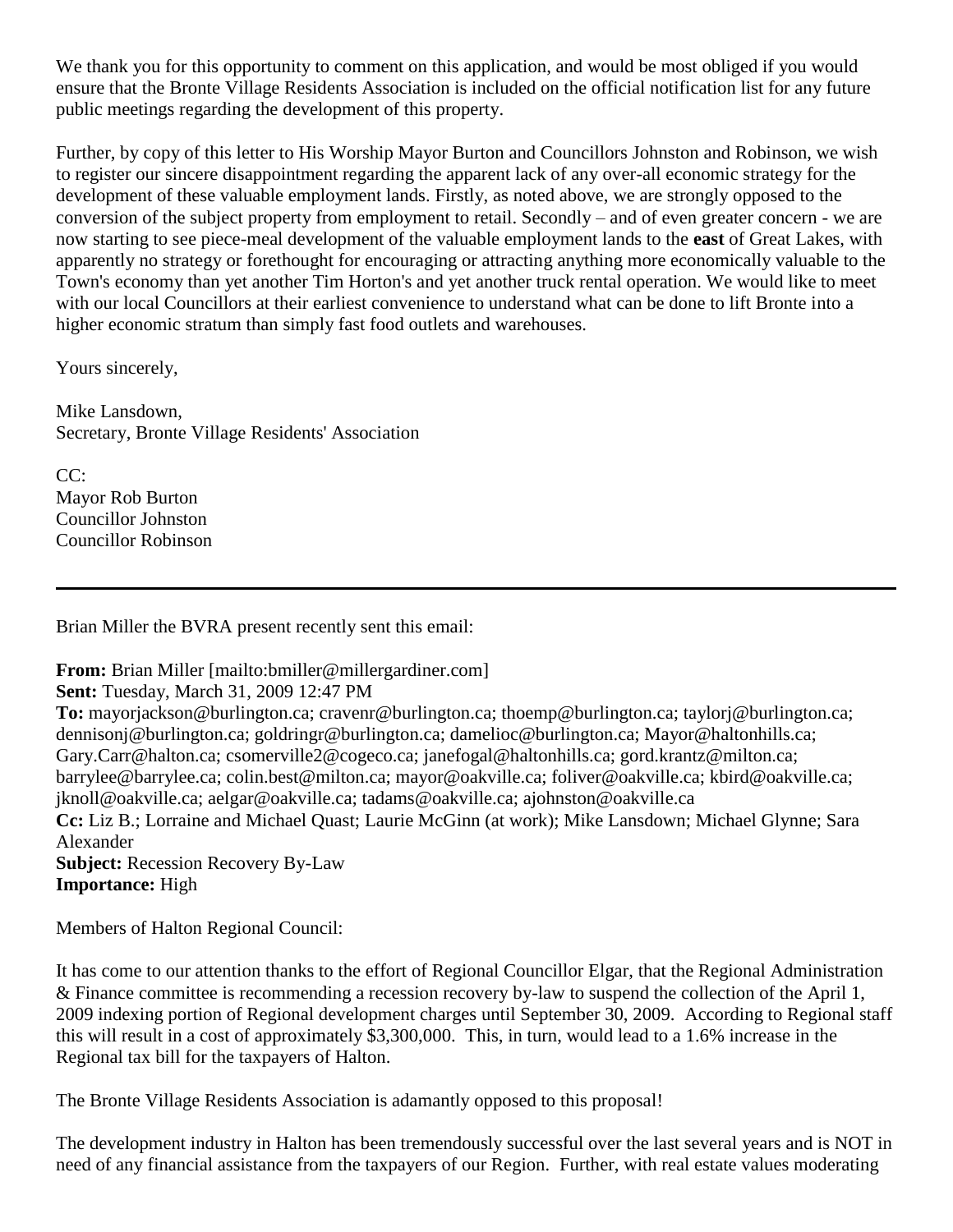significantly in the past year and mortgage rates at all-time lows, purchasing a home (especially for first time buyers) has become much more affordable.

Accordingly, why would Regional Council ever consider asking the taxpayers of Halton to subsidize one of the most successful industries in our Region?

On behalf of our members and the taxpayers of Halton I urge you all to reject the committee's recommendation.

Regards,

*Brian* 

A Brian Miller, C.A. , President **Bronte Village Residents Association**

The following presentation was made by Laurie McGinn on July 3, 2007

Mayor Burton, Members of Council

Thank you for the opportunity to speak to you today about the Quadrangle deal and related Heritage recommendations being voted on this evening.

My name is Laurie McGinn and I am representing the Bronte Village Residents Association. We have been involved in the development of the Quadrangle since the first public presentation by Town staff in September 2004. We have registered our opinions, provided comment by way of presentation to Council in February 2005 and have Participant Status at the Ontario Municipal Board Hearing on this development application. We provided evidence at the heritage portion of the hearing.

I come before you this evening, providing our comments with the clear understanding that tonight's vote is a go no-go situation and there is no room for amendments, modifications or extensions of the negotiated deal that has already been tentatively agreed to in principle by Council. We understand that the development is under the direction of the OMB and that the OMB has the ultimate deciding power in this case.

My comments are for the record and for your information from the perspective of many that find Bronte our home.

I have 3 comments.

First, after 3 years we find this negotiated deal to be yet another surprise for the community and again with insufficient public input in the final decision making. It is unfortunate it is made immediately before a summer long-weekend. I understand should I wish to pursue this issue, I am to direct my comments to the OMB.

Second – I take you back to the initial questions that staff posed to the community about a high density commercial/residential development on the quadrangle, presented in September 2004. I wish to respond to these same questions as they relate to the new proposal deal so as we can somehow assess if this was in fact a good deal from our perspective.

1. *Do you feel the proposal's character reflects the Bronte Community?*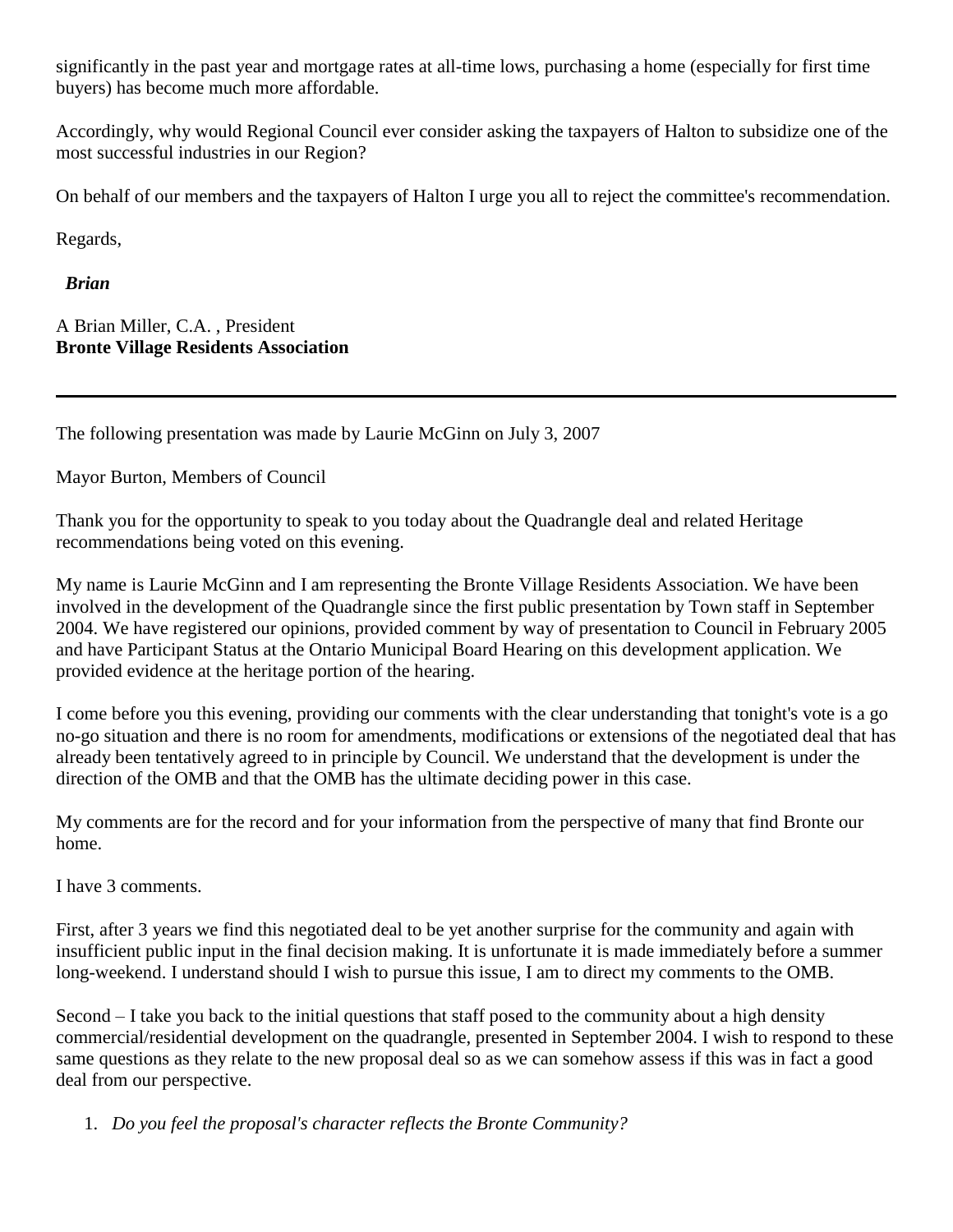Our answer in 2004 was that it did not. Our answer today is its difficult to know - given no conceptual drawings, 3-D models or details of the deal that would allow one to form an opinion about its effect on community character. We understand the Heritage Oakville Committee has identified the Glendella House as the signature building for protection and restoration in situ. Saving the Glendella however, has become the sound bite for this being a good deal. The Town gave up our own property, residential density higher than twice the highest density allowable with the current Official Plan Housing designation and massing that may overwhelm the entire neighbourhood.

2. *Do you support the introduction of ground floor commercial on Bronte and Ontario , and residential uses stepped back on the upper floors?*

Our answer in 2004 was yes and our answer today is yes – however we have always emphasized the issue of massing and density. The development proposal presented in 2004 had a residential density of 370 to 417 upsh – thus greatly exceeding the maximum density of 150 upsh permitted in the Town's High Density II Housing designation (Part D, Policy 1.2). The original proposal in 2004 was 300 units of 6 and 12 storey buildings. This proposal is 275 units in 6 and 10 units. There has been a reduction of 25 units over 2 storeys.

The scale, massing, density and height has always been the major objection to the proposal in terms of planning justification.

3. *Is there anything missing from the proposal that you were hoping to see?* 

The development 'deal' application as currently submitted does not constitute a complete application from which the public can comment. In addition to triggering the need for an Official Plan Amendment, the necessary technical reports and drawings have not been filed to date to enable the Town to circulate the development proposal so as to obtain meaningful feedback from review department, agencies and the general public. For example, proposed vehicular access arrangements and reduced on-site parking provisions cannot be properly assessed in the absence of a traffic impact/parking utilization study. Similarly, concerns with shadow impacts and loss of privacy cannot be properly gauged in the absence of proper sun-shadow drawings and full building elevations. A tree preservation plan is also a critical planning element to assist in shielding existing neighbours from the noise and visual impact of the proposed development. We also are unclear as to the mandatory 5% parkland dedication that would normally be required. Is this considered the easement ?

In conclusion from these 2004 questions from staff – not many of our concerns have changed. Only you know what criteria was used to decide this was a good deal for our community. We speculate that Council members had to choose between saving the Glendella and everything else. If this is the case, it is a very sad reflection on our planning and development process. Saving a historical building in situ at all costs.

Leading into our third and final point.

Our third point is Councils consideration of the previous studies that were undertaken on the Bronte Quadrangle or Bronte community. It is clear from all the studies, 1972, 1975 Bronte Planning Studies, Waterfront Park Study, 1987 Streetscape Study, 1993 Bronte Quadrangle Study, 2004/2005 Bronte Visioning Exercise – all conclude the same thing…. That the Quadrangle property should include low rise buildings, human scale build form and "village" ambience.

We remain of the opinion that the development proposal that is now subject to a deal by council, like all the other development proposals before this one – are grossly out of scale for the area and do not support the village ambience of Bronte and will not contribute to the historic context of the buildings. We question how successful the historic character and ambience of the Glendella will be when it is within 6 metres of a 6-10 storey glass and concrete building.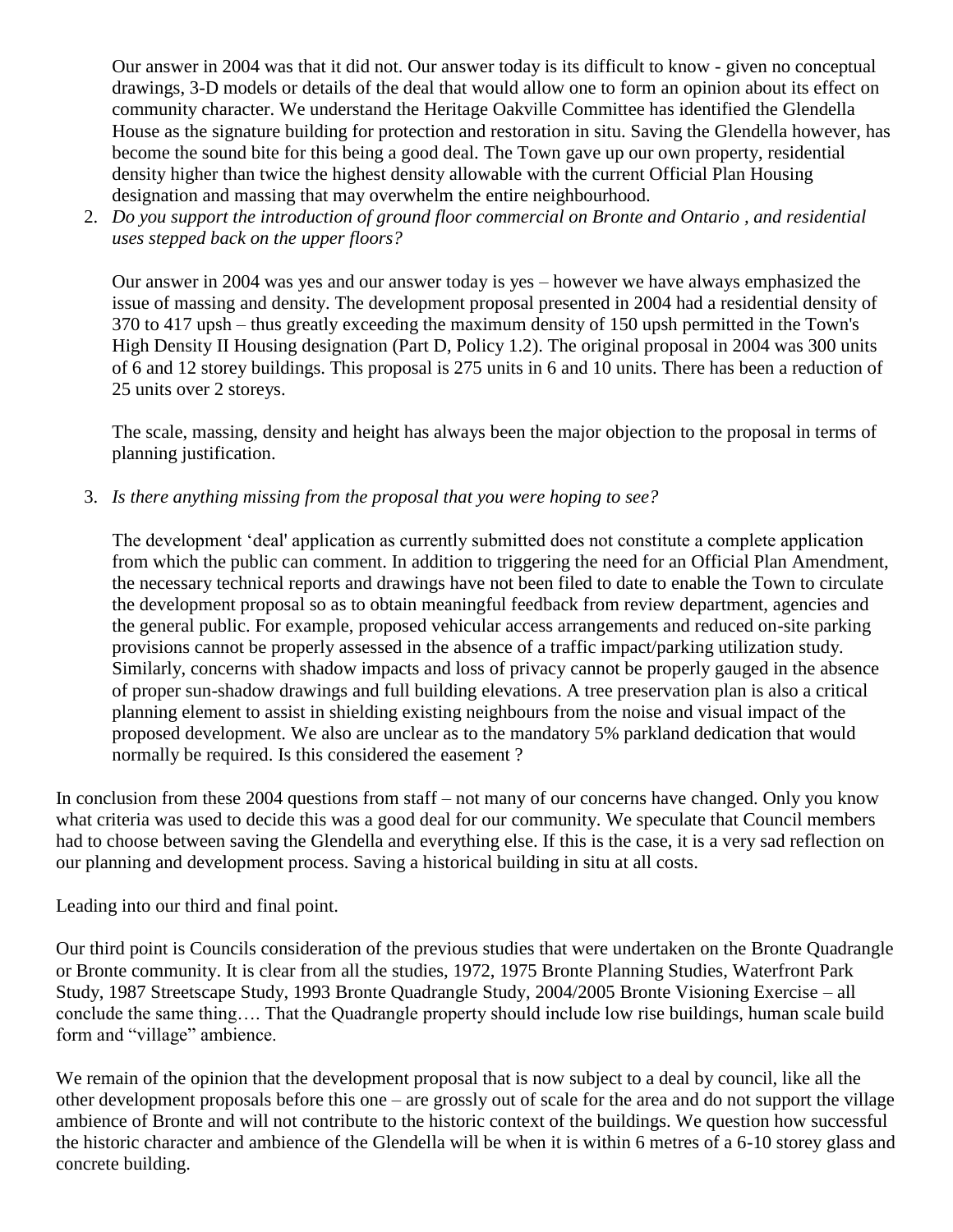We hope that this process is the last of its kind in Oakville . We hope that it serves well to sound the alarm for a new Official Plan and even stronger OMB reform that prevents planning by compromise.

I thank you for your serious consideration in this matter. We understand that this has been difficult with no one right answer. We hope your vote today will provide more benefit than detriment to the overall ambience and unique character of Bronte village.

8 May 2007

Mayor Rob Burton Town of Oakville P.O. Box 310 1225 Trafalgar Road Oakville , Ontario L6J 5A6

Mayor Burton:

We were very pleased to provide detailed comments, recommendations and opinions regarding the interim growth management policies intended for an Official Plan Amendment, as initiated through the Planning Department. We are very encouraged that the Town and Planning Staff recognize that development is out-ofcontrol in Oakville and requires immediate and significant leadership.

As you are aware, the Bronte Village Residents Association (BVRA) has been an active and concerned organization of Bronte community residents for the past 4 years. Our community has been extremely concerned about the rapid decline and erosion of the treasured attributes of our community. We believe the community values are well documented by at least 3 planning and visioning studies done in the Bronte area in the past 20 years however these do not seem to be of paramount consideration in growth decisions. We need to solidify these study results into an action plan quickly before any further development applications are submitted.

At the public information meeting held on May 2, 2007, the draft planning report regarding the Interim Growth Management Plan was available for public review. We note the extensive consultative process and plans for further review projects including the Bronte area. Many members of the public commented they were disappointed that it appeared that visioning for Bronte was starting all over again and this would, in effect, unnecessarily delay controlling growth.

We are very excited to provide you with an innovative and creative suggestion to expedite and complement the growth planning process for Bronte. This proposal supports our belief that unlike other communities in Oakville , Bronte is a tourist destination and we should continue to preserve and enhance the public attributes that Bronte has to offer.

Our summary of Bronte valued community attributes are:

- Historic harbour character and ambiance
- Green space, parkland
- Focus on walking trails, bicycle trails
- Low rise development particularly near waterfront
- Controlled traffic
- Vibrant business community that suits the area in terms of need and variety
- Trees and Waterfront preservation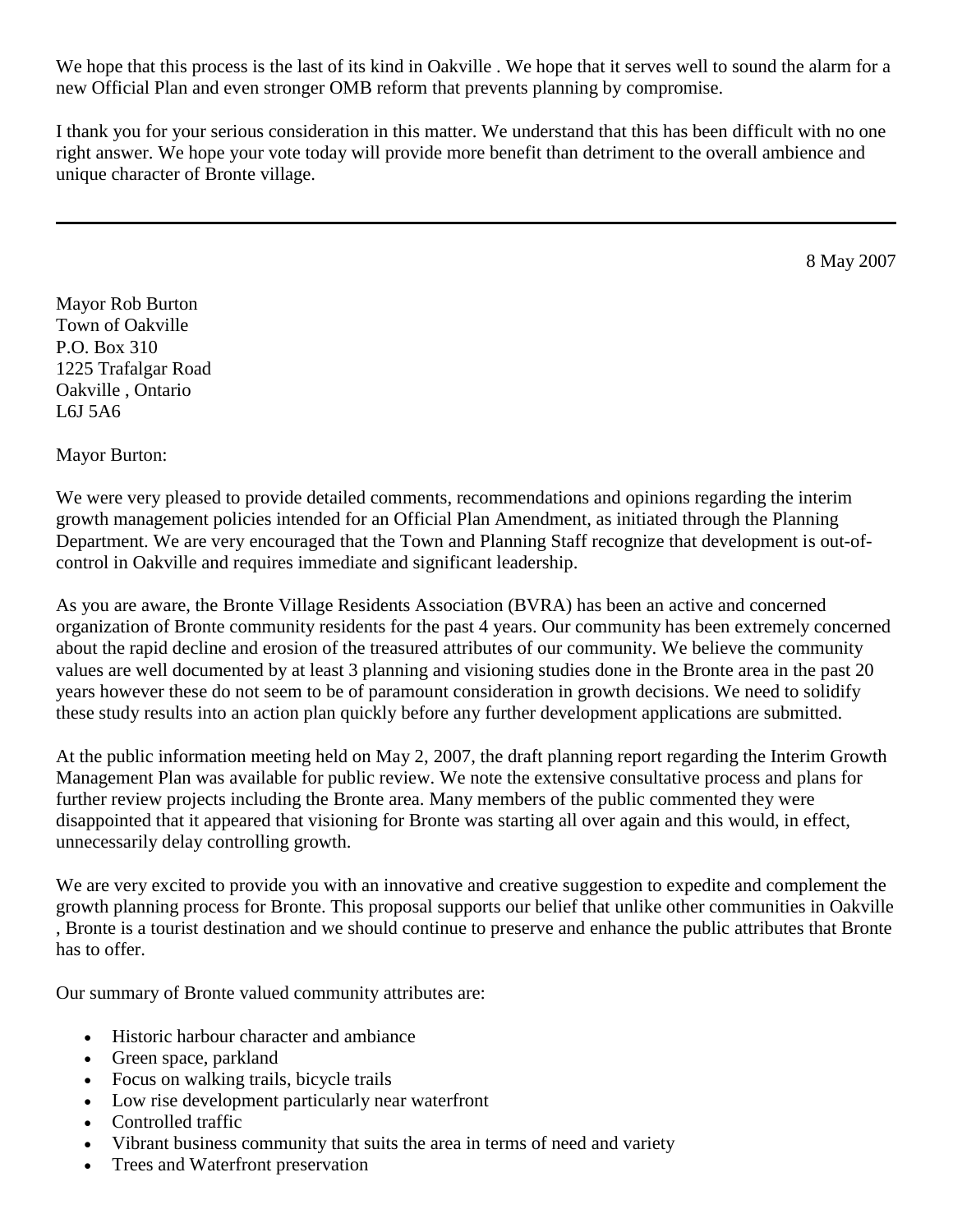- Planned and controlled community growth
- Appealing as a tourist destination and retain atmosphere suitable for planned community events such as festivals, street parties and outdoor vendor fairs

The recommendation we are presenting to you is a two-day "Placemaking" workshop to be conducted in Bronte. This workshop would be conducted by the non-profit, internationally recognized company of *Project for Public Spaces* who assist communities in their growth planning highlighting local assets, spuring rejuvenation and servicing common needs.

As previously noted, Bronte has been through at least 3 visioning sessions in the last 20 years with the same results as noted above. We need to move past the visioning sessions and move on to action.

The proposal is a \$25,000 investment into Bronte's future and would complement the current work being done on growth management.

The company of *Project for Public Spaces* has a significant amount of experience in helping communities shape their future and facilitate the " **PRIDE OF PLACE** " that Bronte already demonstrates. Their significant worldwide experience is too lengthy to highlight herein, but can be review on their website [www.pps.org.](http://www.pps.org/) We invite you to check it out!

We know Bronte is a community that is worthy of world-class planning and we challenge the Planning Department to consult and partner with professionals who indeed have the type of experience we should consider.

We welcome your support for this project and look to you in assisting us in getting this approved through Council.

Yours truly,

Laurie McGinn Vice-President Bronte Village Residents Association

c.c. Executive members of the BVRA

25 April 2007

Diane Childs Planning Services Department Town of Oakville P.O. Box 310 1225 Trafalgar Road Oakville, Ontario L6J 5A6

Dear Ms. Childs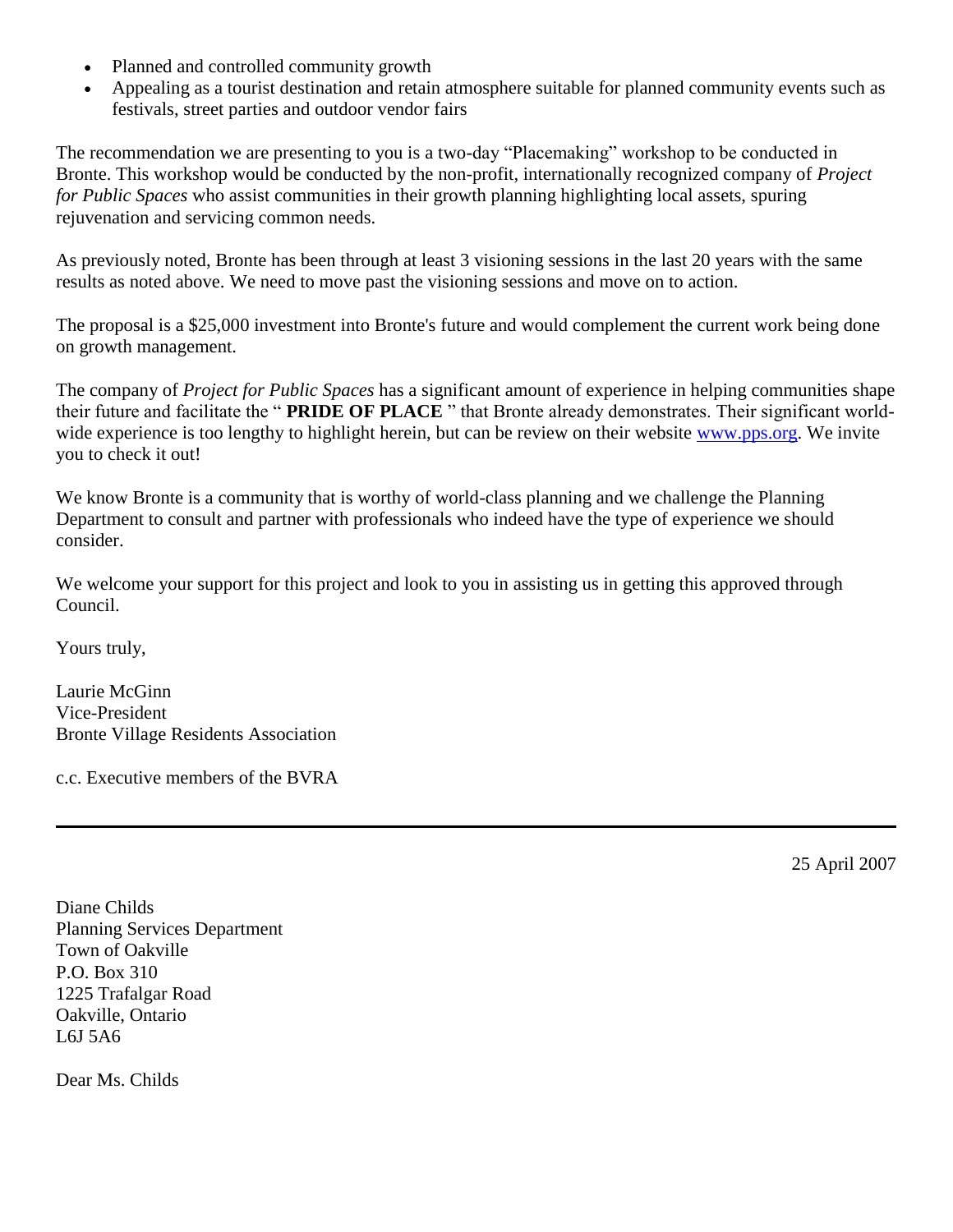We read with interest the notice of a public information meeting regarding the proposed interim growth management policies intended for an Official Plan Amendment as well as the invitation for written submissions in this regard.

The Bronte Village Residents Association (BVRA) has been an active and concerned organization of Bronte community residents for the past 4 years. Our community has been extremely concerned about the rapid decline and erosion of the treasured attributes of our community. We believe the community values are well documented by at least 3 planning and visioning studies done in the Bronte area in the past 20 years however these do not seem to be of paramount consideration in growth decisions.

We welcome and support efforts to control growth in a planned way and 'plug the holes' that have allowed development to be approved in contravention to zoning and Official Plan objectives.

Our summary of Bronte valued community attributes are:

- Historic harbour character and ambiance
- Green space, parkland
- Focus on walking trails, bicycle trails
- Low rise development particularly near waterfront
- Controlled traffic
- Vibrant business community that suits the area in terms of need and variety
- Trees and Waterfront preservation
- Planned and controlled community growth
- Appealing as a tourist destination and retain atmosphere suitable for planned community events such as festivals, street parties and outdoor vendor fairs

The BVRA believes these attributes are being eroded because of 5 reasons:

- 1. OMB decisions that override Council resolutions
- 2. Poor writing of Official Plan that allows for loop holes
- 3. Lack of community values supported in Planning staff reports allowing for 'compromise planning'
- 4. Behind the scenes 'deals' on property development
- 5. Poor transition of visioning and planning exercises into Official Plan

The idea of an interim growth management policy development is supported by the BVRA in an effort to block erosion because it will 'shore-up' problems related to #1, 2 and 3 above.

We wish to provide you with details of our opinions that we request should be incorporated into the interim growth management policy in consideration of the above comments.

## Recommendations

1. We strongly disagree that Bronte Village should be an area of intensification at all and should be considered an area with no potential for residential intensification. The current number and size of development proposals in the planning process is staggering. Any effort to affect intensification growth patterns being initiated at this point, will have NO effect on the development proposals underway now. Before this recommendation is put forward to Council, staff are requested to review current development applications and incorporate these applications in density calculations – including Palm Place , Quadrangle, Seniors resident on Bronte Road , Live-work applications along Lakeshore Rd. , etc etc. We believe the overall impact of these current applications has yet to be measured and should halt further growth consideration for the next 5-8 years.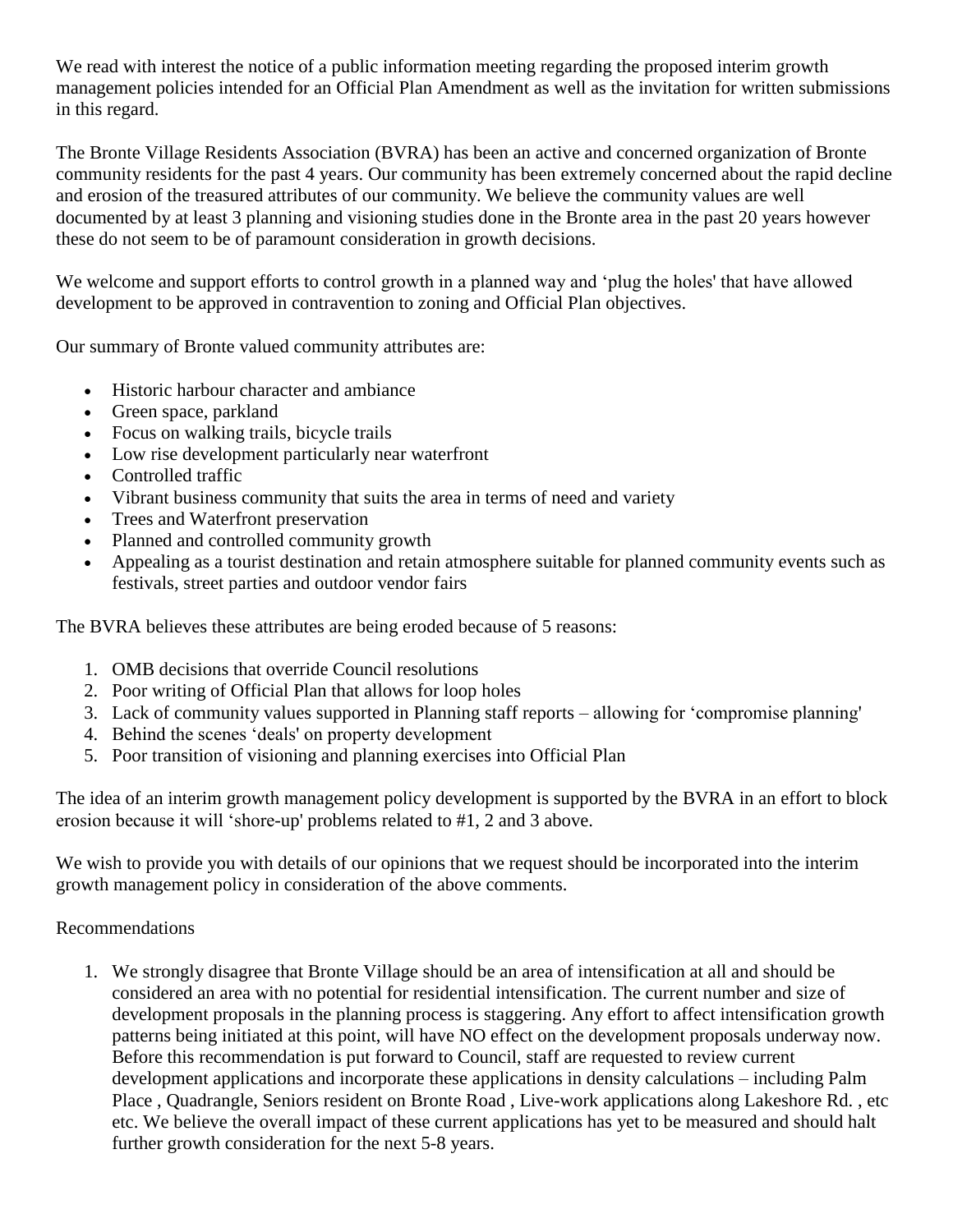- 2. Require development proposals to advance the objectives of the Official Plan, not just conform to it. The Official Plan supports meeting the demographic needs of the community and contributes to the overall residential type mix of each community within Oakville , in terms of densities, low income, types of housing etc. For example, if Bronte already has disproportionate amount of apartment dwellings, then any development intensification proposals that are for apartment dwelling, will not be approved. Any new development proposals should improve, benefit and enhance the community and applications should be required to describe how this is true and consequently be subject to community scrutiny.
- 3. The report identifies the Bronte Village as an area of secondary consideration for intensification with intensification discouraged unless *compatible* with surrounding development. If a developer applies for intensification, and the Town disagrees, it is the OMB that will decide on the application. Exact wording and clarification of intent is extremely important. At the OMB, any developer's planner can argue that any development is compatible. This is a 'loop-hole'. Define and tighten up what is meant by " *compatible* " to avoid interpretation arguments at the OMB. This is true for other terminology such as " *transition* between existing and planning development" " *adequacy* of transportation system, extent that pedestrian, bicycle and vehicular access… can be *maintained;* " *proximity* of transit, shopping etc. These words should be specifically defined so there is no 'wiggle-room' and allow for less interpretation by lawyers and planners at the OMB. Write the Official Plan with the idea it has to be defended at the OMB and obtain expertise advice on how to do so – proactively.
- 4. The secondary areas of development intensification are depicted quite generally no street identification. This was explained as an opportunity to provide flexibility. We disagree that flexibility is a desirable quality in terms of defined areas subject to intensification. The exact areas need to be defined for clarify and to not allow interpretation by developers; again with an idea that this would be subject of debate at the Ontario Municipal Board.
- 5. Encourage traffic issues to be an overriding factor in determining compatibility for any development proposal in primary or secondary intensification focus locations. When Halton Regional Police Service surveys the public, the number one identified issue is 'traffic'. Although traffic projections are made when development applications are made, often they are wrong and impacts are much greater than projected. Ongoing and more realistic traffic indicators must be completed and incorporated into application decisions.
- 6. The proposal identifies the Bronte Village as an area for secondary consideration of intensification. What exactly does "secondary' mean? What would qualify something as 'secondary' vs. 'primary'? You will never get development proposals which indicate – here is my first choice and second choice. You can't wait for intensification of the secondary areas until the primary areas are 'full'…. We believe the term primary and secondary are meaningless.
- 7. You identify the Bronte Village as a secondary consideration of intensification and changes in the zoning by-law may be permitted if in conformity with the Official Plan. This is also meaningless as it is a matter of opinion and can be a 'loop-hole' at the OMB. What does *conformity* mean? Conformity to what? Be specific to avoid opinion at OMB hearings.
- 8. Prohibit any cash in lieu provisions for parking spaces in any intensification focus locations. This is a ridiculous contributor to traffic and parking congestion. There are several new "live-work" units in Bronte without business visitor parking at all.
- 9. Strongly recommend that this growth management process include a strategic planning study for each of the identified areas that will be targeted for intensification (primary and secondary) to ensure community involvement in growth decision and growth patterns. Do not allow lack of planning staff time to be a barrier – hire planning consultative assistance to complete this in a specific time period.
- 10. Recommend provisions for all development applications to be required to use and produce either 3-D computer modeling, and/or physical 3-D models in the initial application. This would allow for the public to have the most understandable representation of all future development applications. With today's advances in computerized imaging technology, we see no reason why this cannot become an automatic condition of any future development applications.
- 11. There is a disconnect in language used between the Town's Planning Staff and developers, particularly within the financial considerations of a development application. An excellent example is the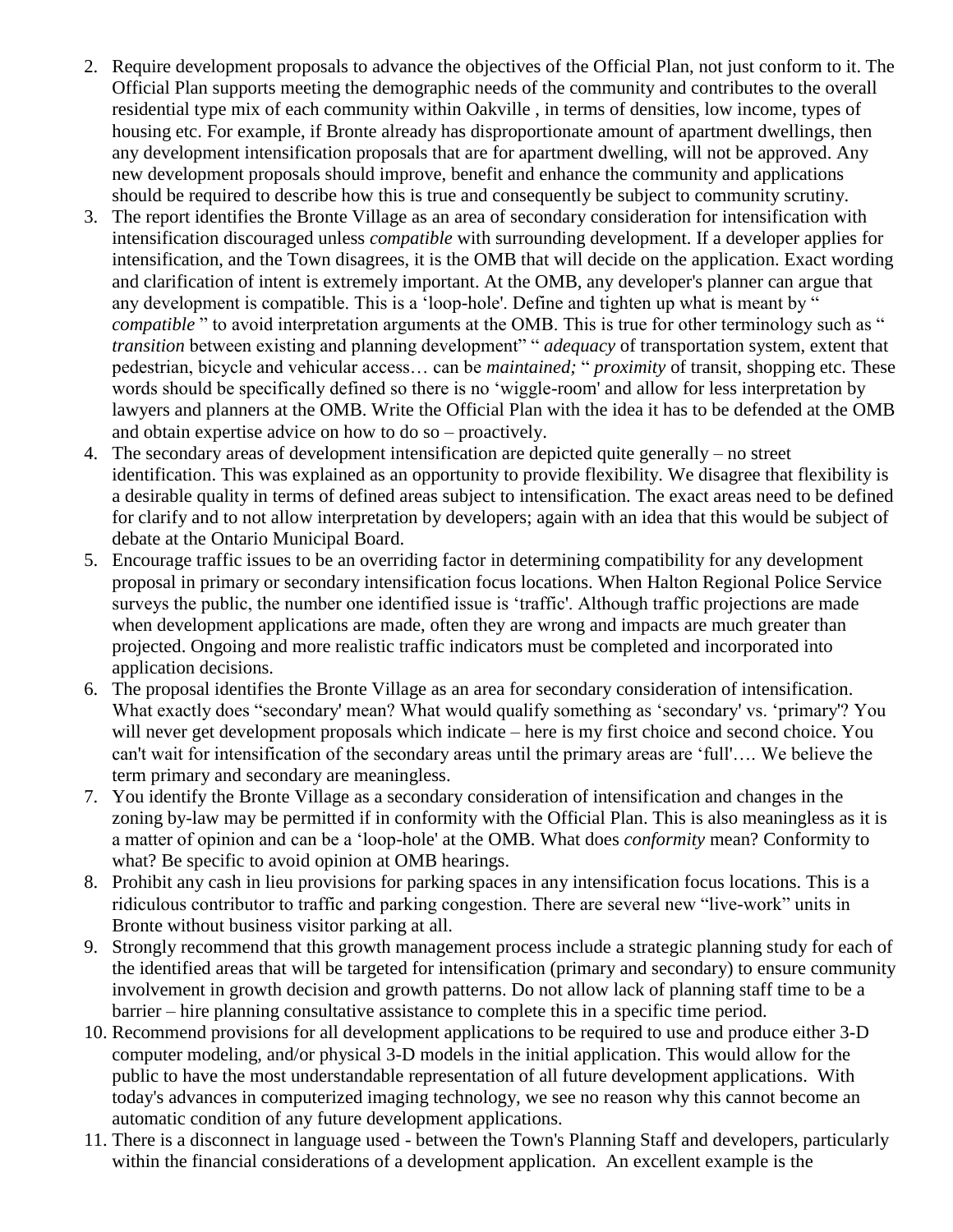Moldenhauer proposal for Lakeshore Road in the Bronte Business District. Moldenhauer says they must have 6 stories in order to justify the costs attached to providing 15,000 square feet of retail space. If it's the opinion of the community that 15,000 sq. ft. of retail space would be an asset to the community, who will tell us whether or not that can be accomplished at an acceptable ROI based on 2 stories rather than 6?

- 12. A parking strategy for the Bronte Business District has to be in place prior to contemplating any further development applications. This needs to include decisions on metered parking, on-street parking (where, how and when), municipal off-street parking (including considerations of acquiring and building underground/above ground facilities.)
- 13. A plan for the appropriate location of new, additional street trees, and the restoration and/or replacement of the current weedy, stunted specimens, using the best practices developed by the town through their recent UFORE study, prior to the consideration of any further development applications.
- 14. Complete the Transportation Master Plan to the "enhanced" level for Ward One.
- 15. The BDAC minutes from 15 Sept. 2005 note: "T. Collingwood further noted that a Retail and Service Commercial Policy Study is underway and is a Town wide study of the current status of commercial buildings in the Town and what will be needed in the next twenty years and how much more commercial space can be accommodated in certain areas. The study incorporates two components - a market analysis versus policies. The study also identifies trends in retailing and what sectors of the retail and service commercial market are increasing and which are relocating outside the Town." We need the results and recommendations of those studies, prior to considering further development.
- 16. As intensification is considered in any area, there is a greater need to consider appropriate storm water management practices. The accepted "best practice" for removal of nutrients and other pollutants from storm water prior to returning it to the lake, is the use of storm water management ponds. As you intensify, the few pervious surfaces that currently exist to absorb rainwater in the built-up area, get built over or paved, resulting in less natural filtering for storm water and a higher proportion of nutrients and pollutants going directly into the lake. Prior to approving any further infill intensification in Bronte's built-up areas, define the systems of storm water storage and filtration that must be built in order to ensure that nutrient and pollutant levels in future storm water flows are no worse – and ideally better – than existing levels.
- 17. We assume that infrastructure partners are been solicited for input on this process. Impact of intensification affects health services/hospitals, ambulance services, fire services, police, education and conservation authorities – to name a few. We would like to be assured that their voices are incorporated into the recommendations brought forward by staff. We believe their responses should also be public. It is important that public services are also held into account for planning for growth and be 'on the same page' in intensification decisions.
- 18. Prior to any infill intensification in Bronte is recommended, we also are concerned that the Bronte area has fallen behind in recreational facilities in comparison to other Oakville communities. Bronte is the largest populated community in Oakville and does not have a recreational centre.
- 19. In bringing forward the report to Council on the Proposed Interim Growth Management Policy, we would respectfully request that this letter be included in the staff report to Council as an Appendix.

It is relatively easy to request public consultation and to solicit input for a project such as this. A significant amount of public input and concern has been shown by our community on many issues that we believe will affect our quality of life. Unfortunately, we have been disappointed in the past with the value placed on this community participation on important issues such as this. The BVRA is determined to ensure that public consultation is received and considered in a meaningful way.

We are requesting Council to require staff to report on all recommendations and comments brought forward by the public. Further, we are requesting Council to require staff to summarize all recommendations and discuss each idea or recommendation individually with staff comment on why each was rejected or accepted into the final staff recommendations.